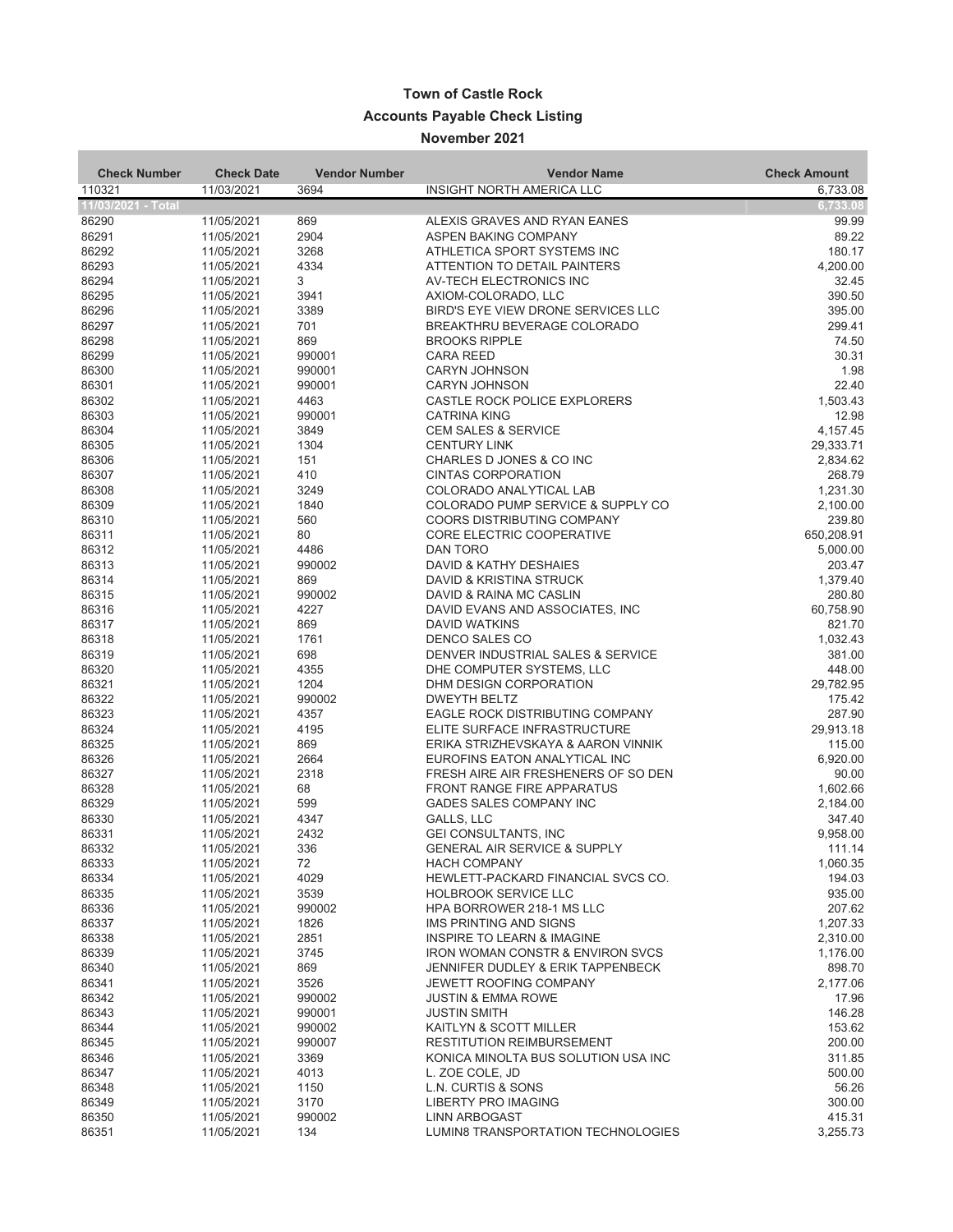| 86352              | 11/05/2021               | 990002         | <b>MARTIN FLYNN</b>                                      | 170.10             |
|--------------------|--------------------------|----------------|----------------------------------------------------------|--------------------|
| 86353              | 11/05/2021               | 990001         | <b>MATTHEW J. BENAK</b>                                  | 24.64              |
| 86354              | 11/05/2021               | 990001         | <b>MATTHEW MELTON</b>                                    | 412.00             |
| 86355              | 11/05/2021               | 990001         | <b>MELISSA HOELTING</b>                                  | 72.90              |
| 86356              | 11/05/2021               | 990002         | <b>MERRELL SELLERS JR</b>                                | 323.90             |
| 86357              | 11/05/2021               | 1842           | <b>METRO TRANSPORTATION PLANNING &amp; SOL</b>           | 833.75             |
| 86358              | 11/05/2021               | 503            | MICHAEL D LOCKWOOD                                       | 250.00             |
| 86359              | 11/05/2021               | 990002         | <b>MICHAEL ERNST</b>                                     | 94.55              |
| 86360              | 11/05/2021               | 258            | <b>MOTOR VEHICLE DIVISION</b>                            | 387.50             |
| 86361              | 11/05/2021               | 966            | MUNICIPAL EMERGENCY SERVICES                             | 1,984.79           |
| 86362              | 11/05/2021               | 990001         | <b>NATE MCCONNELL</b>                                    | 110.33             |
| 86363              | 11/05/2021               | 990002         | OPEN DOOR PROPERTY TRUST                                 | 248.63             |
| 86364              | 11/05/2021               | 990002         | PAMELA BRADLEY                                           | 69.21              |
| 86365              | 11/05/2021               | 869            | PAUL & LISA SORBO                                        | 1,500.00           |
| 86366              | 11/05/2021               | 990001         | PAUL COLELL                                              | 124.00             |
| 86367              | 11/05/2021               | 990003         | PAULSON RE RECOVERY LP                                   | 10,878.00          |
| 86368              | 11/05/2021               | 990002         | PINNACLE VIEW                                            | 77.39              |
| 86369              | 11/05/2021               | 4488           | PINON SOLEIL PROPERTY OWNERS' ASSOC                      | 2,500.00           |
| 86370              | 11/05/2021               | 942            | PROFORCE LAW ENFORCEMENT                                 | 36.00              |
| 86371              | 11/05/2021               | 3692           | PROTECT YOUTH SPORTS                                     | 741.15             |
| 86372              | 11/05/2021               | 990002         | REDFIN NOW BORROWER LLC                                  | 808.31             |
| 86373              | 11/05/2021               | 308            | ROCKY MOUNTAIN AIR SOLUTIONS                             | 236.98             |
| 86374              | 11/05/2021               | 3818           | ROCKY MTN ASPHALT EDUCATION CENTER                       | 150.00             |
| 86375              | 11/05/2021               | 316            | <b>RODGER NEWELL</b>                                     | 170.00             |
| 86376              | 11/05/2021               | 121            | SCHMIDT CONSTRUCTION COMPANY                             | 1,444.95           |
| 86377              | 11/05/2021               | 3656           | SHAMROCK FOODS COMPANY - 003                             | 785.73             |
| 86378              | 11/05/2021               | 2508           | SOUTH METRO WISE AUTHORITY                               | 200,341.57         |
| 86379              | 11/05/2021               | 345            | SPRADLIN PRINTING INC                                    | 1,246.00           |
| 86380              | 11/05/2021               | 3338           | STANTEC CONSULTING SERVICES INC                          | 14,816.25          |
| 86381              | 11/05/2021               | 244            | SYSCO DENVER INC                                         | 651.72             |
| 86382              | 11/05/2021               | 3862           | THE HOME DEPOT PRO                                       | 5,129.63           |
| 86383              | 11/05/2021               | 990002         | <b>TYLER &amp; KELLIE MEDVED</b>                         | 200.86             |
| 86384              | 11/05/2021               | 3050           | <b>VECTORS INC</b>                                       | 3,300.00           |
| 86385              | 11/05/2021               | 2032           | <b>WELLSPRING COMMUNITY</b>                              | 144.00             |
| 86386              | 11/05/2021               | 137            | WW WHEELER & ASSOCIATES INC                              | 2,244.00           |
|                    |                          |                |                                                          |                    |
|                    |                          |                |                                                          |                    |
| 86387              | 11/05/2021               | 990002         | <b>ZACKERY BURNS</b>                                     | 202.09             |
| 86388              | 11/05/2021               | 2682           | ZOE TRAINING & CONSULTING                                | 1,656.00           |
| 86389              | 11/05/2021               | 4451           | ZTH EVENT SOLUTIONS LLC                                  | 578.45             |
| 86390              | 11/05/2021               | 4415           | 1ST ELECTRIC CONTRACTORS, INC.                           | 26,683.00          |
| 86391              | 11/05/2021               | 491            | 53 CORPORATION LLC                                       | 189,112.89         |
| 86392              | 11/05/2021               | 157            | RELIASTAR LIFE INS CO                                    | 30.00              |
| 11/05/2021 - Total |                          |                |                                                          | 1,335,794.64       |
| 111021             | 11/10/2021               | 1661           | UMB BANK, NA                                             | 137,035.04         |
| 1110212            | 11/10/2021               | 92             | MEADOWS METRO DISTRICT #4                                | 65,707.49          |
| 11/10/2021 - Total |                          |                |                                                          | 202,742.53         |
| 86393              | 11/12/2021               | 438            | <b>ACUSHNET COMPANY</b>                                  | 2,159.34           |
| 86394              | 11/12/2021               | 990001         | <b>ALEX TARNAWSKI</b>                                    | 91.50              |
| 86395              | 11/12/2021               | 990001         | ALEX THIEL                                               | 144.50             |
| 86396              | 11/12/2021               | 3494           | <b>AMBIUS</b>                                            | 2,085.00           |
| 86397              | 11/12/2021               | 990003         | ANDERSON CONSTUCTION                                     | 375.39             |
| 86398              | 11/12/2021               | 4487           | AQUATIC TECHNOLOGY, INC                                  | 2,367.84           |
| 86399              | 11/12/2021               | 546            | AURORA SPORTS OFFICIALS REC SV                           | 1,820.00           |
| 86400              | 11/12/2021               | 562            | <b>AWARDS WITH MORE</b>                                  | 593.00             |
| 86401              | 11/12/2021               | 3828           | BASELINE ASSOCIATES, INC.                                | 420.00             |
| 86402              | 11/12/2021               | 3733           | BEYONDTRUST CORPORATION                                  | 4,384.11           |
| 86403              | 11/12/2021               | 104            | <b>BLACK HILLS ENERGY</b>                                | 9,584.18           |
| 86404              | 11/12/2021               | 4007           | <b>BUFFALO SECURITY</b>                                  | 2,266.00           |
| 86405              | 11/12/2021               | 886            | BURNS & MCDONNELL ENGINEERING CO                         | 59,020.83          |
| 86406              | 11/12/2021               | 422            | CALLAWAY GOLF                                            | 796.18             |
| 86407              | 11/12/2021               | 869            | CASTLEWOOD RANCH HOA                                     | 12,817.20          |
| 86408              | 11/12/2021               | 504            | <b>CDW GOVERNMENT INC</b>                                | 3,401.50           |
| 86409              | 11/12/2021               | 990001         | <b>CHAD STONEKING</b>                                    | 175.00             |
| 86410              | 11/12/2021               | 410            | <b>CINTAS CORPORATION</b>                                | 374.21             |
| 86411              | 11/12/2021               | 3604           | <b>CLEAN DESIGNS INC</b>                                 | 385.95             |
| 86412              | 11/12/2021               | 2073           | COLORADO COMMUNITY MEDIA                                 | 29.32              |
| 86413              | 11/12/2021               | 41             | COLORADO DIVISION OF FIRE SAFETY                         | 40.00              |
| 86414              | 11/12/2021               | 250            | <b>COLORADO GOLF &amp; TURF</b>                          | 329.95             |
| 86415              | 11/12/2021               | 412            | COLORADO GOLF ASSOCIATION                                | 225.00             |
| 86416<br>86417     | 11/12/2021<br>11/12/2021 | 3538<br>990002 | COLUMBINE WINDOW TINT, LLC<br>CONCRETE CURB & PAVING INC | 1,112.00<br>150.00 |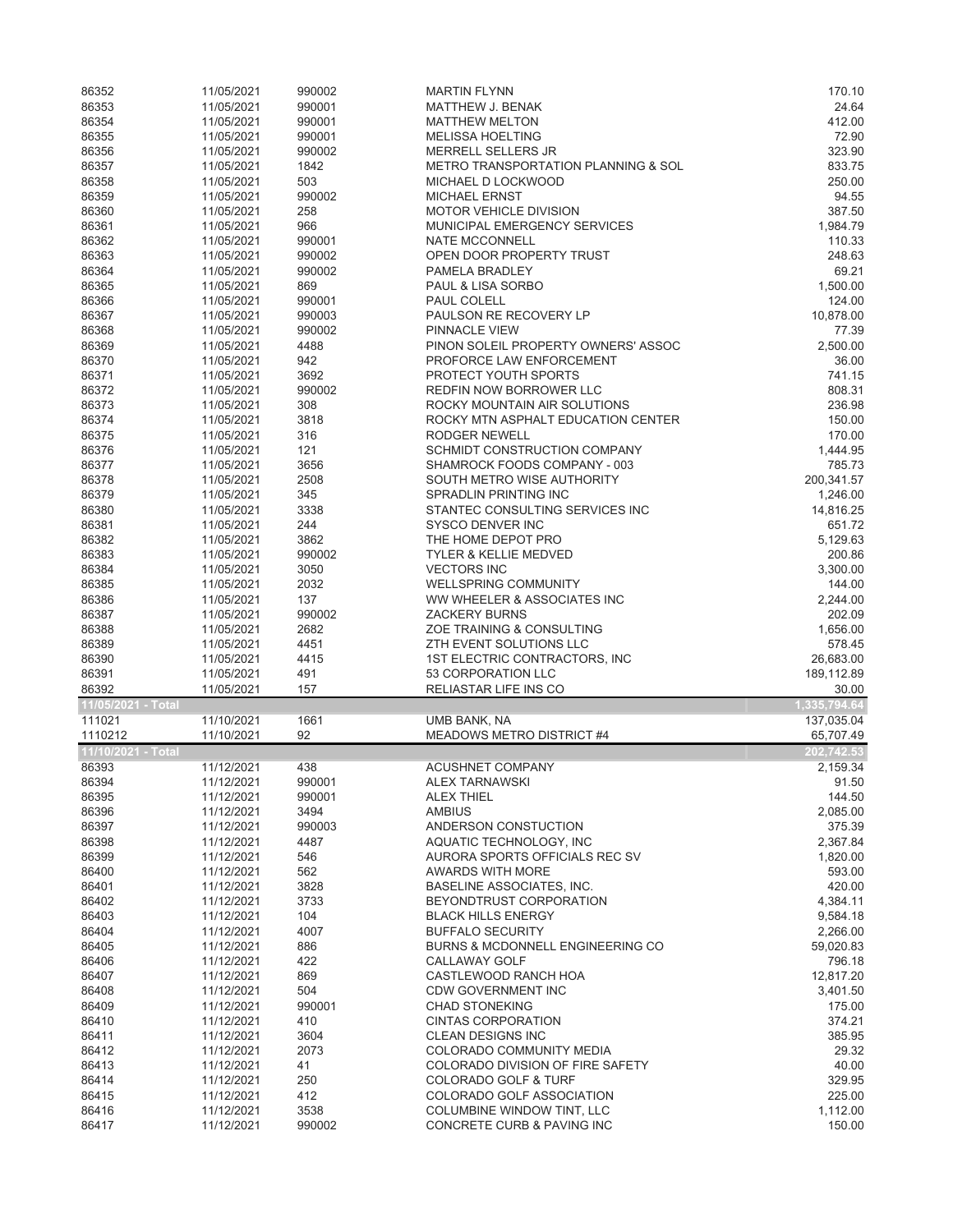| 86418          | 11/12/2021               | 815          | CORE ELECTRIC COOPERATIVE                                             | 28,824.00               |
|----------------|--------------------------|--------------|-----------------------------------------------------------------------|-------------------------|
| 86419          | 11/12/2021               | 815          | CORE ELECTRIC COOPERATIVE                                             | 2,410.00                |
| 86420          | 11/12/2021               | 815          | CORE ELECTRIC COOPERATIVE                                             | 19,040.00               |
| 86421          | 11/12/2021               | 869          | <b>CURT &amp; CAROL ADAMS</b>                                         | 300.00                  |
| 86422          | 11/12/2021               | 990001       | <b>DALTON THOMAS</b>                                                  | 370.72                  |
| 86423          | 11/12/2021               | 49           | DANA KEPNER COMPANY INC                                               | 7,804.70                |
| 86424          | 11/12/2021               | 3332         | DANCE EXPLORATION LLC                                                 | 234.50                  |
| 86425          | 11/12/2021               | 1423         | DESIGN CONCEPTS CLA, INC.                                             | 10,235.50               |
| 86426          | 11/12/2021               | 4355         | DHE COMPUTER SYSTEMS, LLC                                             | 620.00                  |
| 86427          | 11/12/2021               | 605          | DILLIE & KUHN INC                                                     | 3,600.00                |
| 86428          | 11/12/2021               | 1187         | <b>DOUGLAS COUNTY TREASURER</b>                                       | 107.14                  |
| 86429          | 11/12/2021               | 1134         | ELISABETH ANNE SALINAS                                                | 112.50                  |
| 86430<br>86431 | 11/12/2021<br>11/12/2021 | 4195<br>2664 | ELITE SURFACE INFRASTRUCTURE<br>EUROFINS EATON ANALYTICAL INC         | 271,291.55<br>20,870.00 |
| 86432          | 11/12/2021               | 400          | <b>FITNESS TECH LLC</b>                                               | 955.00                  |
| 86433          | 11/12/2021               | 2318         | FRESH AIRE AIR FRESHENERS OF SO DEN                                   | 150.00                  |
| 86434          | 11/12/2021               | 68           | <b>FRONT RANGE FIRE APPARATUS</b>                                     | 5,160.86                |
| 86435          | 11/12/2021               | 990002       | <b>GAURANG/GAYATRI NEGANDHI</b>                                       | 168.14                  |
| 86436          | 11/12/2021               | 869          | <b>GEORGE &amp; LAURA JACKSON</b>                                     | 200.00                  |
| 86437          | 11/12/2021               | 3415         | <b>GILA LLC</b>                                                       | 4,557.56                |
| 86438          | 11/12/2021               | 4490         | GOLDSIM TECHNOLOGY GROUP, LLC                                         | 12,300.00               |
| 86439          | 11/12/2021               | 136          | <b>GRAINGER</b>                                                       | 164.46                  |
| 86440          | 11/12/2021               | 1234         | HB&A                                                                  | 10,153.99               |
| 86441          | 11/12/2021               | 990001       | <b>JEFF STORY</b>                                                     | 170.24                  |
| 86442          | 11/12/2021               | 990002       | JIMMY & JEEUN GRACE KANG                                              | 147.27                  |
| 86443          | 11/12/2021               | 869          | <b>JOHN &amp; CHRISTINA MICHELMORE</b>                                | 521.40                  |
| 86444          | 11/12/2021               | 2916         | <b>JOHN ADDISON</b>                                                   | 616.00                  |
| 86445          | 11/12/2021               | 990001       | <b>JOHN CHRESTENSEN</b>                                               | 91.50                   |
| 86446          | 11/12/2021               | 3450         | <b>JOSEPH MICHAEL WALTER</b>                                          | 450.00                  |
| 86447          | 11/12/2021               | 4183         | JPMORGAN CHASE BANK, N.A.                                             | 88,026.67               |
| 86448          | 11/12/2021               | 2905         | JRS ENGINEERING CONSULTANT LLC                                        | 6,710.00                |
| 86449          | 11/12/2021               | 990003       | <b>KB HOME</b>                                                        | 51,000.00               |
| 86450          | 11/12/2021               | 3449         | <b>KELLI ROSSITER</b>                                                 | 650.00                  |
| 86451          | 11/12/2021               | 2726         | KIOWA ENGINEERING CORPORATION                                         | 925.00                  |
| 86452          | 11/12/2021               | 4443         | KONICA MINOLTA DEPT LA 22988                                          | 4,995.00                |
| 86453          | 11/12/2021               | 1494         | KUMAR & ASSOCIATES, INC                                               | 5,194.50                |
| 86454          | 11/12/2021               | 1150         | L.N. CURTIS & SONS                                                    | 532.76                  |
| 86455          | 11/12/2021               | 2281         | LEONARD RICE CONSULTING WATER ENGRS                                   | 29,886.00               |
| 86456          | 11/12/2021               | 3162         | LES MILLS UNITED STATES TRADING INC                                   | 534.00                  |
| 86457          | 11/12/2021               | 990001       | <b>MARGIE HUTTON</b>                                                  | 44.80                   |
| 86458          | 11/12/2021               | 990002       | <b>MARK &amp; KATHERINE ZIEGLER</b>                                   | 32.09                   |
| 86459          | 11/12/2021               | 990001       | MICHELLE SCHROTE                                                      | 144.50                  |
| 86460          | 11/12/2021               | 3509         | MINERVA BUNKER GEAR CLEANERS OF CO                                    | 1,371.85                |
| 86461          | 11/12/2021               | 357          | MINES & ASSOCIATES PC                                                 | 2,810.50                |
| 86462          | 11/12/2021               | 3555         | MOBILE SOLUTIONS SERVICES HOLDINGS<br><b>MOUNTAIN STATES LIGHTING</b> | 266.25                  |
| 86463<br>86464 | 11/12/2021<br>11/12/2021 | 4257<br>3072 | MOUNTAIN WEST PRODUCTION GROUP                                        | 2,212.00<br>3,030.00    |
| 86465          | 11/12/2021               | 3055         | MS CIVIL SERVICES, LLC                                                | 4,978.85                |
| 86466          | 11/12/2021               | 966          | MUNICIPAL EMERGENCY SERVICES                                          | 393.66                  |
| 86467          | 11/12/2021               | 990009       | MURDOCH'S RANCH & HOME SUPPLY LLC                                     | 8,922.00                |
| 86468          | 11/12/2021               | 990002       | NICHOLAS SANDBERG                                                     | 475.80                  |
| 86469          | 11/12/2021               | 990002       | NITA MOSER C/O ERIN SAVAGE                                            | 333.09                  |
| 86470          | 11/12/2021               | 990002       | OPEN DOOR LLC                                                         | 80.21                   |
| 86471          | 11/12/2021               | 990002       | OPEN DOOR PROPERTY TRUST                                              | 452.18                  |
| 86472          | 11/12/2021               | 990008       | PALMER DIVIDE RANCHES                                                 | 50.00                   |
| 86473          | 11/12/2021               | 990001       | <b>PETE MANGERS</b>                                                   | 144.50                  |
| 86474          | 11/12/2021               | 459          | PITNEY BOWES INC                                                      | 52.56                   |
| 86475          | 11/12/2021               | 3441         | POOL DOCTOR/R&S SALES AND SERVICE                                     | 7,739.39                |
| 86476          | 11/12/2021               | 4378         | PROVIDENCE INFRASTRUCTURE CONSULTAN                                   | 8,358.12                |
| 86477          | 11/12/2021               | 1741         | PSYCHOLOGICAL DIMENSIONS, PC                                          | 750.00                  |
| 86478          | 11/12/2021               | 3024         | RANGE SERVANT AMERICA INC                                             | 1,062.97                |
| 86479          | 11/12/2021               | 588          | RESERVE ACCOUNT                                                       | 843.61                  |
| 86480          | 11/12/2021               | 3763         | RESPEC COMPANY, LLC                                                   | 7,796.02                |
| 86481          | 11/12/2021               | 3405         | RHINEHART OIL CO INC                                                  | 1,267.35                |
| 86482          | 11/12/2021               | 990003       | RICHMOND AMERICAN HOMES                                               | 9,000.00                |
| 86483          | 11/12/2021               | 990002       | RIVERWALK CASTLE ROCK, LLC                                            | 16,700.53               |
| 86484          | 11/12/2021               | 869          | ROBERT WAGNER & STACY BASHAM-WAGNER                                   | 90.00                   |
| 86485          | 11/12/2021               | 316          | RODGER NEWELL                                                         | 140.00                  |
| 86486          | 11/12/2021               | 990001       | <b>RYAN LIVINGSTON</b>                                                | 91.50                   |
| 86487          | 11/12/2021               | 4191         | SAFE SYSTEMS, INC.                                                    | 240.00                  |
| 86488          | 11/12/2021               | 1077         | SAFEWARE INC                                                          | 222.36                  |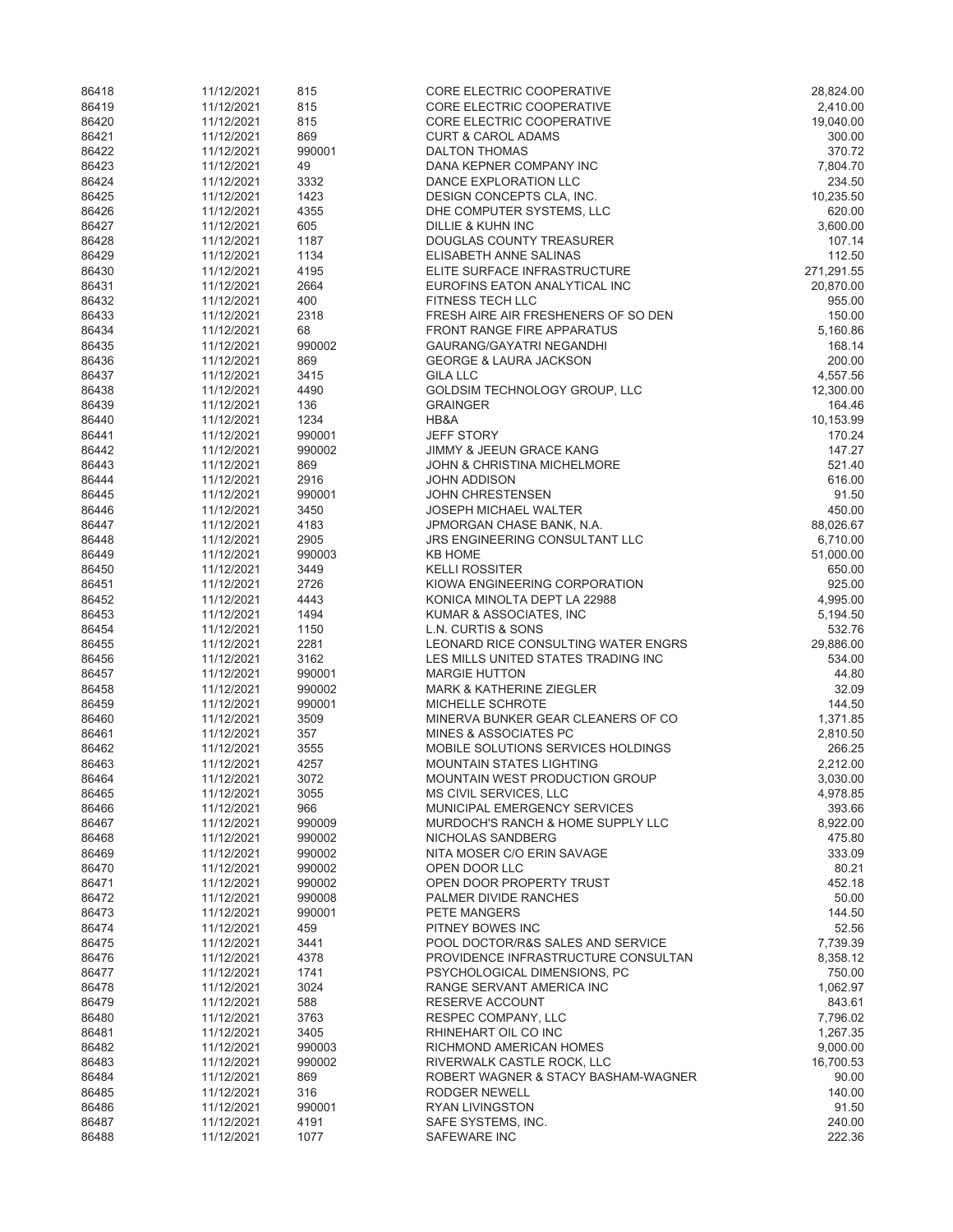| 86489              | 11/12/2021               | 121            | SCHMIDT CONSTRUCTION COMPANY                                    | 205, 125.33            |
|--------------------|--------------------------|----------------|-----------------------------------------------------------------|------------------------|
| 86490              | 11/12/2021               | 270            | <b>SEW BIZ</b>                                                  | 1,535.00               |
| 86491              | 11/12/2021               | 3932           | SPIRIT LAKE, LLC                                                | 1,200.00               |
| 86492              | 11/12/2021               | 345            | SPRADLIN PRINTING INC                                           | 1,162.00               |
| 86493              | 11/12/2021               | 3338           | STANTEC CONSULTING SERVICES INC                                 | 7,600.00               |
| 86494              | 11/12/2021               | 3454           | STARCHASE, LLC                                                  | 16,885.00<br>73,500.00 |
| 86495<br>86496     | 11/12/2021<br>11/12/2021 | 3946<br>189    | SUPERION, LLC<br>T.LOWELL CONSTRUCTION INC                      | 914,642.19             |
| 86497              | 11/12/2021               | 2988           | TARGET SOLUTIONS LEARNING LLC                                   | 11,529.44              |
| 86498              | 11/12/2021               | 3508           | <b>TARGET SPECIALTY PRODUCTS</b>                                | 13,234.25              |
| 86499              | 11/12/2021               | 429            | TAYLOR MADE GOLF COMPANY INC                                    | 874.83                 |
| 86500              | 11/12/2021               | 3862           | THE HOME DEPOT PRO                                              | 2,381.07               |
| 86501              | 11/12/2021               | 869            | <b>TIMOTHY &amp; KRISTINE DAGG</b>                              | 100.00                 |
| 86502              | 11/12/2021               | 990002         | <b>TODD &amp; NANCY BERK</b>                                    | 107.65                 |
| 86503              | 11/12/2021               | 990002         | <b>TRACY JAY ROGERS</b>                                         | 40.00                  |
| 86504              | 11/12/2021               | 669            | TRAFFIC SIGNAL CONTROLS                                         | 120.00                 |
| 86505              | 11/12/2021               | 990001         | <b>TRISH MULLER</b>                                             | 144.50                 |
| 86506              | 11/12/2021               | 4421           | <b>UNRL</b>                                                     | 56.60                  |
| 86507              | 11/12/2021               | 132            | UTILITY NOTIFICATION CNTR OF CO                                 | 0.00                   |
| 86508<br>86509     | 11/12/2021<br>11/12/2021 | 3206<br>990002 | VERIZON CONNECT TELO INC<br><b>WAYNE REID</b>                   | 1,203.30<br>45.00      |
| 86510              | 11/12/2021               | 4174           | WESTERN STATES LAND SERVICES, LLC                               | 2,088.57               |
| 86511              | 11/12/2021               | 869            | WILLIAM & BARBARA BROWN                                         | 1,255.10               |
| 86512              | 11/12/2021               | 4445           | <b>WILSON WILLIAMS LLP</b>                                      | 812.50                 |
| 86513              | 11/12/2021               | 137            | WW WHEELER & ASSOCIATES INC                                     | 41,143.70              |
| 86514              | 11/12/2021               | 2711           | ZONAR SYSTEMS, INC                                              | 473.16                 |
| 86515              | 11/12/2021               | 491            | 53 CORPORATION LLC                                              | 5,533.75               |
| 86516              | 11/12/2021               | 132            | UTILITY NOTIFICATION CNTR OF CO                                 | 2,695.44               |
| 111221             | 11/12/2021               | 1760           | UMB BANK-CORP TRUST/ESCROW SRVC                                 | 6,288,643.90           |
| 11/12/2021 - Total |                          |                |                                                                 | 8,369,457.93           |
| 86517              | 11/19/2021               | 1318           | A.G. WASSENAAR, INC                                             | 770.50                 |
| 86518              | 11/19/2021               | 2858           | ACOMA LOCK AND SECURITY                                         | 210.00                 |
| 86519<br>86520     | 11/19/2021               | 3586<br>3930   | ADVANCED NETWORK MANAGEMENT INC                                 | 1,007.30               |
| 86521              | 11/19/2021<br>11/19/2021 | 637            | AECOM TECHNICAL SERVICES, INC<br>AGGREGATE INDUSTRIES           | 52,000.00<br>4,324.30  |
| 86522              | 11/19/2021               | 1411           | AIR FILTER SOLUTIONS INC                                        | 820.30                 |
| 86523              | 11/19/2021               | 3088           | ALARM SPECIALISTS, INC                                          | 1,028.00               |
| 86524              | 11/19/2021               | 4494           | ALL AMERICAN SPORTS CENTER, INC                                 | 14,915.00              |
| 86525              | 11/19/2021               | 3889           | ALLIANCE SAFETY INC.                                            | 2,373.00               |
| 86526              | 11/19/2021               | 4493           | AMERICAN SEPTIC SERVICE                                         | 350.00                 |
| 86527              | 11/19/2021               | 2574           | ARBOR VALLEY NURSERY                                            | 17,620.00              |
| 86528              | 11/19/2021               | 546            | AURORA SPORTS OFFICIALS REC SV                                  | 280.00                 |
| 86529              | 11/19/2021               | 314            | <b>AUSMUS LAW FIRM</b>                                          | 3,100.00               |
| 86530              | 11/19/2021               | 869            | BENJAMIN & SARAH FREEMAN                                        | 89.57                  |
| 86531<br>86532     | 11/19/2021               | 2852<br>4492   | <b>BIG BITE ENTERTAINMENT LLC</b>                               | 900.00<br>10,080.00    |
| 86533              | 11/19/2021<br>11/19/2021 | 990002         | <b>BK FINE</b><br>BLUE OLIVE PROPERTIES                         | 85.85                  |
| 86534              | 11/19/2021               | 4359           | BLUE TEES ENTERPRISES, LLC                                      | 1,102.57               |
| 86535              | 11/19/2021               | 369            | BOBCAT OF THE ROCKIES                                           | 2,846.00               |
| 86536              | 11/19/2021               | 2175           | <b>BOKOSKI PRODUCTIONS</b>                                      | 390.00                 |
| 86537              | 11/19/2021               | 869            | BRANDON & CASSANDRA BECK                                        | 45.00                  |
| 86538              | 11/19/2021               | 990002         | <b>BRANDON PAUP</b>                                             | 425.70                 |
| 86539              | 11/19/2021               | 886            | BURNS & MCDONNELL ENGINEERING CO                                | 16,858.00              |
| 86540              | 11/19/2021               | 202            | CANYON SYSTEMS, INC                                             | 695.21                 |
| 86541              | 11/19/2021               | 2812           | CASTLE ROCK PARKS&TRAILS FOUNDATION                             | 300.00                 |
| 86542              | 11/19/2021               | 26             | CDM SMITH INC.                                                  | 10,529.40              |
| 86543              | 11/19/2021               | 35             | CHERRY CREEK BASIN WATER AUTHORITY                              | 1,260.00               |
| 86544<br>86545     | 11/19/2021               | 410            | <b>CINTAS CORPORATION</b>                                       | 311.21<br>83.00        |
| 86546              | 11/19/2021<br>11/19/2021 | 2023<br>1252   | CITY OF FORT COLLINS<br><b>CLEAN HARBORS ENVIRONMENTAL SVCS</b> | 6,792.97               |
| 86547              | 11/19/2021               | 3504           | CODE-4 COUNSELING                                               | 1,180.00               |
| 86548              | 11/19/2021               | 3594           | COIT CLEANING AND RESTORATION                                   | 725.00                 |
| 86549              | 11/19/2021               | 41             | COLORADO DIVISION OF FIRE SAFETY                                | 40.00                  |
| 86550              | 11/19/2021               | 2533           | <b>COMMERCIAL FENCE &amp; IRON WORKS LLC</b>                    | 49,334.00              |
| 86551              | 11/19/2021               | 3974           | CONNIE RUDD PHOTOGRAPHY LLC                                     | 225.00                 |
| 86552              | 11/19/2021               | 1238           | CORE & MAIN LP                                                  | 7,930.77               |
| 86553              | 11/19/2021               | 4433           | <b>COVA TREE</b>                                                | 10,795.00              |
| 86554              | 11/19/2021               | 990001         | DAYLAN WALLACE                                                  | 47.60                  |
| 86555              | 11/19/2021               | 698            | DENVER INDUSTRIAL SALES & SERVICE                               | 9,548.50               |
| 86556              | 11/19/2021               | 2790           | DESIGN WORKSHOP, INC.                                           | 889.93                 |
| 86557              | 11/19/2021               | 4355           | DHE COMPUTER SYSTEMS, LLC                                       | 1,626.00               |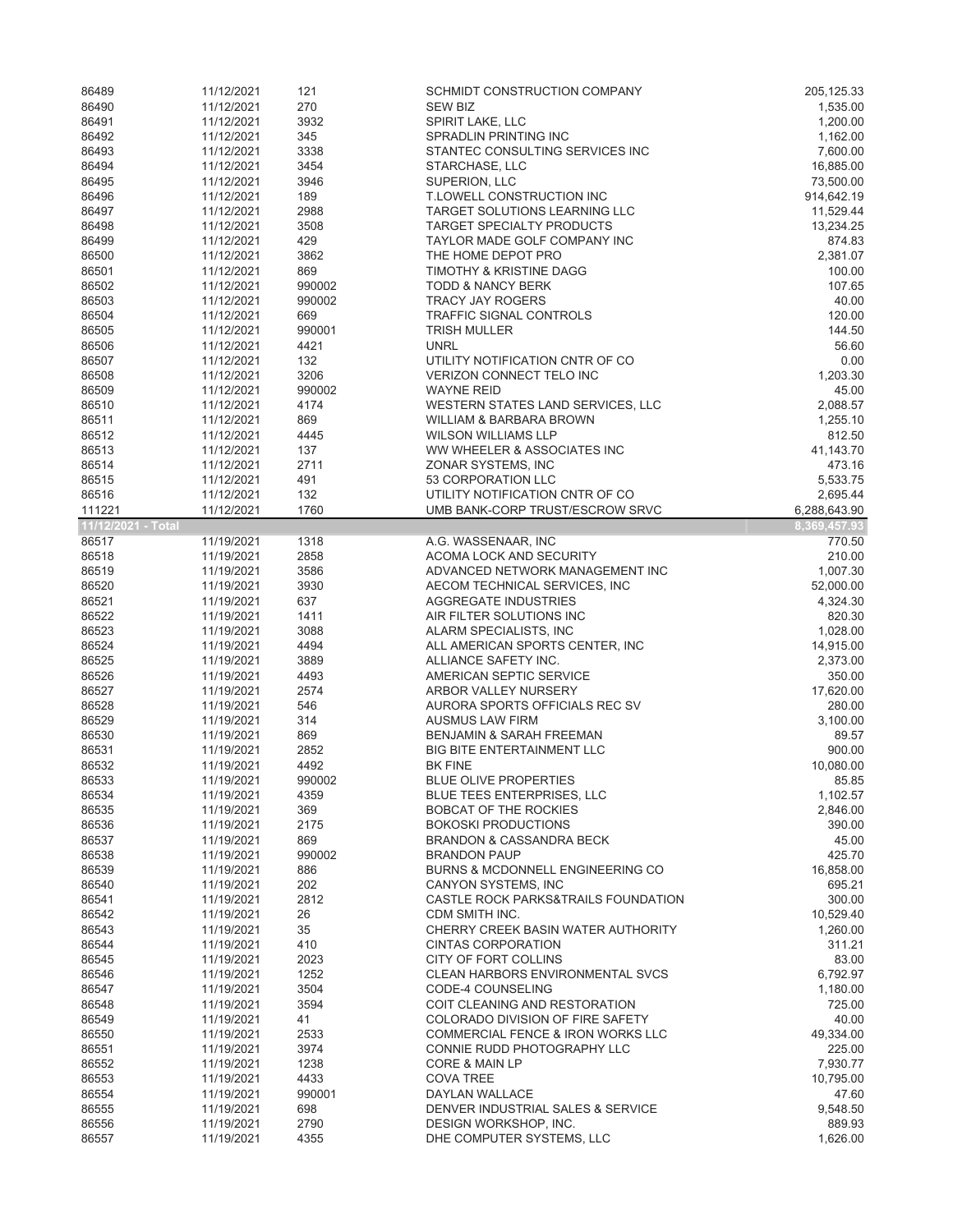| 86558          | 11/19/2021               | 59             | <b>DOUGLAS CNTY TREASURER</b>                                           | 145,458.71             |
|----------------|--------------------------|----------------|-------------------------------------------------------------------------|------------------------|
| 86559          | 11/19/2021               | 1911           | ELITE SPORTS, LLC                                                       | 1,000.00               |
| 86560          | 11/19/2021               | 468            | EMPLOYERS COUNCIL SERVICES INC                                          | 900.00                 |
| 86561          | 11/19/2021               | 293            | <b>ERO RESOURCES CORP</b>                                               | 141.37                 |
| 86562<br>86563 | 11/19/2021<br>11/19/2021 | 3584<br>2441   | <b>ESSENTIAL ELEMENTS CREATIVE LLC</b><br>EVOQUA WATER TECHNOLOGIES LLC | 150.00<br>582.48       |
| 86564          | 11/19/2021               | 289            | <b>EWING IRRIGATION</b>                                                 | 2,691.36               |
| 86565          | 11/19/2021               | 1901           | EXPERT DISPOSAL & RECYCLING, LLC                                        | 809.85                 |
| 86566          | 11/19/2021               | 3541           | <b>GAMETIME</b>                                                         | 2,333.51               |
| 86567          | 11/19/2021               | 336            | <b>GENERAL AIR SERVICE &amp; SUPPLY</b>                                 | 249.44                 |
| 86568          | 11/19/2021               | 4181           | GEVEKO MARKINGS, INC.                                                   | 286.43                 |
| 86569          | 11/19/2021               | 3415           | <b>GILA LLC</b>                                                         | 194.99                 |
| 86570          | 11/19/2021               | 4177           | GOLFNOW, LLC                                                            | 1,526.00               |
| 86571          | 11/19/2021               | 990002         | <b>GREG &amp; ROBIN LITTLE</b>                                          | 138.29                 |
| 86572<br>86573 | 11/19/2021<br>11/19/2021 | 72<br>3781     | <b>HACH COMPANY</b><br>HAPPY MEDIUMS ART DISCOVERY LLC                  | 1,837.79<br>807.80     |
| 86574          | 11/19/2021               | 180            | HDR ENGINEERING INC                                                     | 6,980.74               |
| 86575          | 11/19/2021               | 403            | HICO DISTRIBUTING OF COLO INC                                           | 18.00                  |
| 86576          | 11/19/2021               | 3539           | <b>HOLBROOK SERVICE LLC</b>                                             | 3,090.00               |
| 86577          | 11/19/2021               | 1826           | IMS PRINTING AND SIGNS                                                  | 611.32                 |
| 86578          | 11/19/2021               | 4398           | IN-SITU, INC                                                            | 627.94                 |
| 86579          | 11/19/2021               | 2091           | INDIGO WATER GROUP LLC                                                  | 75.00                  |
| 86580          | 11/19/2021               | 3745           | IRON WOMAN CONSTR & ENVIRON SVCS                                        | 1,767.00               |
| 86581          | 11/19/2021               | 418            | <b>JC GOLF ACCESSORIES</b>                                              | 76.72                  |
| 86582<br>86583 | 11/19/2021<br>11/19/2021 | 2916<br>990009 | JOHN ADDISON<br><b>JOHN MERWEDE</b>                                     | 336.00<br>118.06       |
| 86584          | 11/19/2021               | 990007         | <b>RESTITUTION REIMBURSEMENT</b>                                        | 200.00                 |
| 86585          | 11/19/2021               | 394            | KNS COMMUNICATIONS CONSULTANTS                                          | 2,578.59               |
| 86586          | 11/19/2021               | 3571           | KUTAK ROCK LLP                                                          | 9,947.95               |
| 86587          | 11/19/2021               | 1150           | L.N. CURTIS & SONS                                                      | 7,632.16               |
| 86588          | 11/19/2021               | 2693           | LEXIPOL, LLC                                                            | 4,746.56               |
| 86589          | 11/19/2021               | 4253           | LINDE INC                                                               | 895.00                 |
| 86590          | 11/19/2021               | 3496           | LITHOS ENGINEERING, LLC                                                 | 475.00                 |
| 86591<br>86592 | 11/19/2021               | 509<br>118     | MATHESON TRI-GAS, INC<br>MCCANDLESS TRUCK CENTER LLC                    | 3,087.46<br>679.63     |
| 86593          | 11/19/2021<br>11/19/2021 | 92             | MEADOWS METRO DISTRICT #4                                               | 3,000.00               |
| 86594          | 11/19/2021               | 3555           | MOBILE SOLUTIONS SERVICES HOLDINGS                                      | 215.95                 |
| 86595          | 11/19/2021               | 2866           | MOORE LUMBER CASTLE ROCK                                                | 4,312.80               |
| 86596          | 11/19/2021               | 966            | MUNICIPAL EMERGENCY SERVICES                                            | 630.00                 |
| 86597          | 11/19/2021               | 990001         | <b>NEAL GILLIANA</b>                                                    | 115.06                 |
| 86598          | 11/19/2021               | 2799           | <b>NICK LUCEY</b>                                                       | 3,230.00               |
| 86599          | 11/19/2021               | 100            | NICOLETTI-FLATER ASSOCIATES, PLLP                                       | 2,185.00               |
| 86600          | 11/19/2021               | 3906           | NORAA CONCRETE CONSTRUCTION CORP                                        | 120,254.15             |
| 86601<br>86602 | 11/19/2021<br>11/19/2021 | 1680<br>260    | PIONEER ATHLETICS<br>PITNEY BOWES PURCHASE POWER                        | 2,933.00<br>1,500.00   |
| 86603          | 11/19/2021               | 112            | PLUM CREEK WATER RECLAMATION AUTHOR                                     | 430,940.65             |
| 86604          | 11/19/2021               | 3105           | POLAR REFRIGERATION                                                     | 812.00                 |
| 86605          | 11/19/2021               | 4495           | POLYDYNE INC                                                            | 7,130.00               |
| 86606          | 11/19/2021               | 4262           | RADIATION PROS, LLC                                                     | 2,150.00               |
| 86607          | 11/19/2021               | 308            | ROCKY MOUNTAIN AIR SOLUTIONS                                            | 96.50                  |
| 86608          | 11/19/2021               | 3818           | ROCKY MTN ASPHALT EDUCATION CENTER                                      | 250.00                 |
| 86609          | 11/19/2021               | 2324           | RSD REFRIGERATION SUPPLIES DISTRIB                                      | 912.47                 |
| 86610          | 11/19/2021               | 121            | SCHMIDT CONSTRUCTION COMPANY                                            | 428.64                 |
| 86611<br>86612 | 11/19/2021               | 572<br>345     | SPANISH ENRICHMENT INC<br>SPRADLIN PRINTING INC                         | 355.60                 |
| 86613          | 11/19/2021<br>11/19/2021 | 397            | THE ARCHITERRA GROUP, INC                                               | 13,273.00<br>1,731.25  |
| 86614          | 11/19/2021               | 3862           | THE HOME DEPOT PRO                                                      | 886.88                 |
| 86615          | 11/19/2021               | 2654           | <b>TPC TRAINING</b>                                                     | 6,900.00               |
| 86616          | 11/19/2021               | 2548           | <b>TRAVIS MATHEW</b>                                                    | 206.00                 |
| 86617          | 11/19/2021               | 2332           | TREATMENT TECHNOLOGY                                                    | 44,148.67              |
| 86618          | 11/19/2021               | 3429           | UCHEALTH MEDICAL GROUP                                                  | 270.00                 |
| 86619          | 11/19/2021               | 3067           | UNITED RENTALS (NORTH AMERICA), INC                                     | 3,111.50               |
| 86620          | 11/19/2021               | 521            | UNITED SITE SERVICES OF CO INC                                          | 5,795.00               |
| 86621<br>86622 | 11/19/2021               | 130<br>1889    | US POSTMASTER<br>VANCE BROTHERS INC                                     | 1,471.76<br>525,039.15 |
| 86623          | 11/19/2021<br>11/19/2021 | 1739           | <b>VELOCITY CONSTRUCTORS, INC</b>                                       | 24,503.16              |
| 86624          | 11/19/2021               | 4212           | VZP DIGITAL, INC.                                                       | 735.00                 |
| 86625          | 11/19/2021               | 4446           | WAY WEST MEDIA                                                          | 1,305.00               |
| 86626          | 11/19/2021               | 4338           | <b>WELLABLE LLC</b>                                                     | 1,045.00               |
| 86627          | 11/19/2021               | 3222           | <b>WESTCO SYSTEMS INC</b>                                               | 2,446.70               |
| 86628          | 11/19/2021               | 141            | WESTSIDE TOWING INC                                                     | 325.00                 |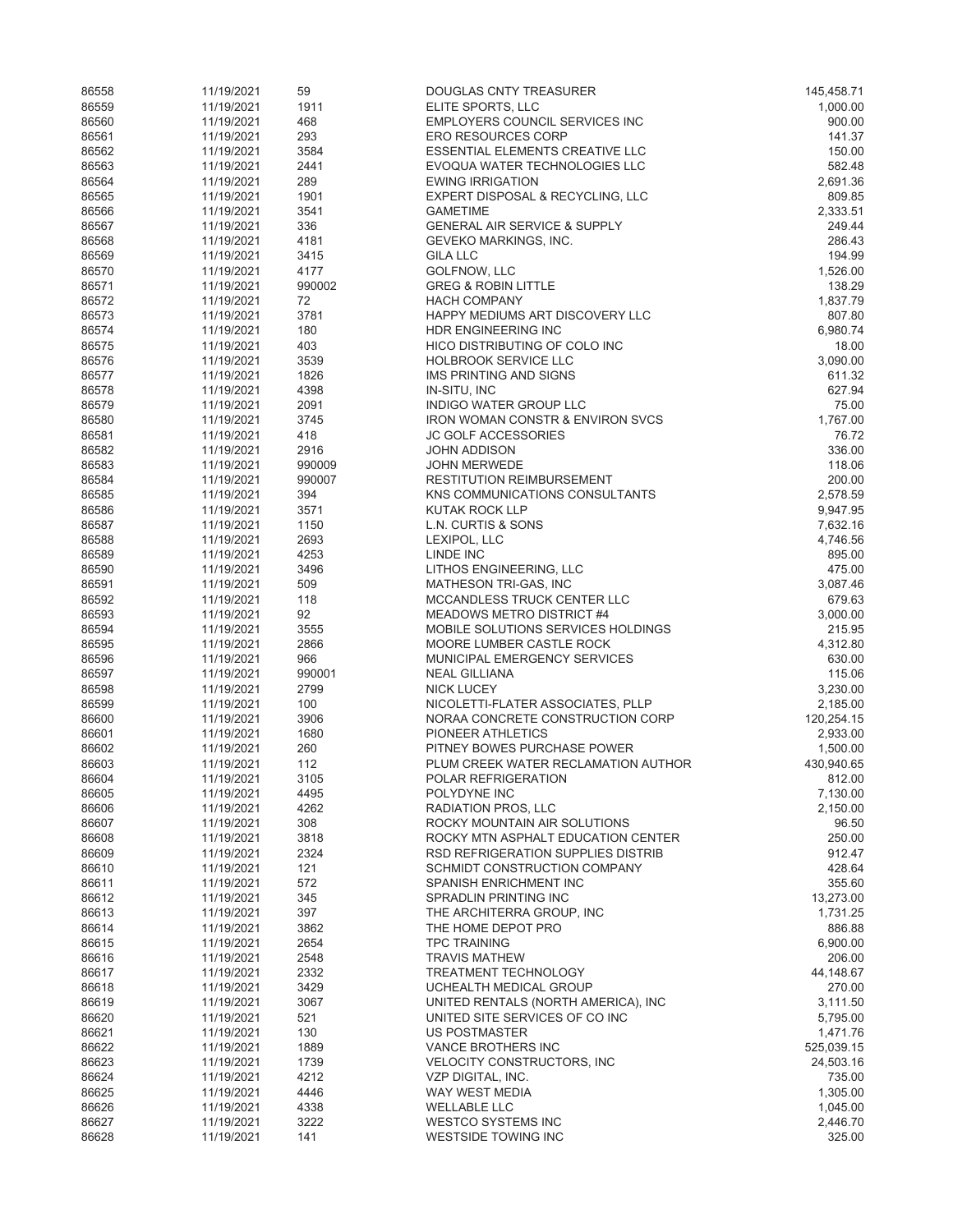| 86629              | 11/19/2021               | 1782             | WHITE CONSTRUCTION GROUP                                                     | 637,953.72           |
|--------------------|--------------------------|------------------|------------------------------------------------------------------------------|----------------------|
| 86630<br>86631     | 11/19/2021<br>11/19/2021 | 4451<br>1122     | ZTH EVENT SOLUTIONS LLC<br>3M                                                | 926.90<br>2,406.85   |
| 11/19/2021 - Total |                          |                  |                                                                              | 2,292,918.19         |
| 86632              | 11/24/2021               | 322              | ABSOLUTE PEST CONTROL INC                                                    | 127.00               |
| 86633              | 11/24/2021               | 4381             | ACUMEN ENVIRONMENTAL SERVICES LLC                                            | 9,628.30             |
| 86634              | 11/24/2021               | 3246             | AGISI ENVIRONMENTAL SERVICES LLC                                             | 19,551.55            |
| 86635              | 11/24/2021               | 4494             | ALL AMERICAN SPORTS CENTER, INC                                              | 9,380.00             |
| 86636              | 11/24/2021               | 3889             | ALLIANCE SAFETY INC.                                                         | 175.00               |
| 86637<br>86638     | 11/24/2021<br>11/24/2021 | 3494<br>3807     | <b>AMBIUS</b>                                                                | 2,085.00             |
| 86639              | 11/24/2021               | 16               | ANDERSON CONSULTING ENGINEERS, INC.<br>ARTWORKS UNLIMITED, LLC (THE)         | 2,185.00<br>1,910.30 |
| 86640              | 11/24/2021               | 2904             | ASPEN BAKING COMPANY                                                         | 200.01               |
| 86641              | 11/24/2021               | 990001           | <b>AUSTEN SCHLECHT</b>                                                       | 300.00               |
| 86642              | 11/24/2021               | 3064             | AUTO-CHLOR SYSTEMS OF COLORADO                                               | 115.95               |
| 86643              | 11/24/2021               | 4353             | <b>BILLTRUST</b>                                                             | 18,550.37            |
| 86644              | 11/24/2021               | 2175             | <b>BOKOSKI PRODUCTIONS</b>                                                   | 325.00               |
| 86645<br>86646     | 11/24/2021<br>11/24/2021 | 701<br>869       | BREAKTHRU BEVERAGE COLORADO<br>BRIAN T & STACIE J JEANJAQUET                 | 1,446.98<br>99.99    |
| 86647              | 11/24/2021               | 990007           | <b>RESTITUTION REIMBURSEMENT</b>                                             | 260.00               |
| 86648              | 11/24/2021               | 4497             | CASTLE ROCK TITLE CO, LLC                                                    | 2,000.00             |
| 86649              | 11/24/2021               | 3849             | <b>CEM SALES &amp; SERVICE</b>                                               | 3,789.82             |
| 86650              | 11/24/2021               | 3237             | <b>CERTAPRO PAINTERS</b>                                                     | 5,607.88             |
| 86651              | 11/24/2021               | 3257             | CERTIF-A-GIFT COMPANY                                                        | 7,325.81             |
| 86652              | 11/24/2021               | 4413             | CIVITAS, LLC                                                                 | 8,262.00             |
| 86653<br>86654     | 11/24/2021<br>11/24/2021 | 3504<br>939      | CODE-4 COUNSELING<br>COGENT INC DBA WATER TECHNOLOGY GRP                     | 840.00<br>1,978.55   |
| 86655              | 11/24/2021               | 2494             | COLORADO ADVERTISING PRODUCTS INC                                            | 965.24               |
| 86656              | 11/24/2021               | 41               | COLORADO DIVISION OF FIRE SAFETY                                             | 40.00                |
| 86657              | 11/24/2021               | 3868             | COLORADO SPRINGS COMMUNICATIONS INC                                          | 10,648.00            |
| 86658              | 11/24/2021               | 560              | <b>COORS DISTRIBUTING COMPANY</b>                                            | 746.60               |
| 86659              | 11/24/2021               | 80               | CORE ELECTRIC COOPERATIVE                                                    | 504,745.02           |
| 86660<br>86661     | 11/24/2021<br>11/24/2021 | 990005<br>990005 | <b>CORLISS COLE</b><br><b>CORLISS COLE</b>                                   | 150.00<br>150.00     |
| 86662              | 11/24/2021               | 49               | DANA KEPNER COMPANY INC                                                      | 52,247.61            |
| 86663              | 11/24/2021               | 4227             | DAVID EVANS AND ASSOCIATES, INC                                              | 56,384.73            |
| 86664              | 11/24/2021               | 990007           | <b>RESTITUTION REIMBURSEMENT</b>                                             | 100.00               |
| 86665              | 11/24/2021               | 990005           | <b>DAVID NEUENS</b>                                                          | 0.00                 |
| 86666              | 11/24/2021               | 990005           | <b>DEAN STEPHEN</b>                                                          | 109.08               |
| 86667              | 11/24/2021               | 317              | DEWBERRY ENGINEERS INC                                                       | 5,496.00             |
| 86668<br>86669     | 11/24/2021<br>11/24/2021 | 2704<br>990005   | DIVE RESCUE INTERNATIONAL, INC.<br><b>DONALD WARD</b>                        | 1,373.00<br>89.98    |
| 86670              | 11/24/2021               | 57               | DOUGLAS CNTY SCHOOL DIST                                                     | 37,945.24            |
| 86671              | 11/24/2021               | 3139             | DOUGLAS COUNTY SHERIFF'S OFFICE                                              | 287.10               |
| 86672              | 11/24/2021               | 3201             | DUNAKILLY MANAGEMENT GROUP CORP                                              | 1,012.50             |
| 86673              | 11/24/2021               | 4357             | EAGLE ROCK DISTRIBUTING COMPANY                                              | 163.83               |
| 86674              | 11/24/2021               | 1911             | ELITE SPORTS, LLC                                                            | 166.75               |
| 86675<br>86676     | 11/24/2021<br>11/24/2021 | 1901<br>3948     | EXPERT DISPOSAL & RECYCLING, LLC<br><b>FAILSAFE TESTING LLC</b>              | 350.00<br>2,484.40   |
| 86677              | 11/24/2021               | 880              | <b>FASTENAL COMPANY</b>                                                      | 454.29               |
| 86678              | 11/24/2021               | 3264             | FORENSIC TRUTH VERIFICATION GROUP                                            | 1,050.00             |
| 86679              | 11/24/2021               | 4067             | FREEDOMPAY, INC.                                                             | 375.12               |
| 86680              | 11/24/2021               | 2318             | FRESH AIRE AIR FRESHENERS OF SO DEN                                          | 90.00                |
| 86681              | 11/24/2021               | 4040             | FUSION CLOUD COMPANY, LLC                                                    | 2,069.00             |
| 86682              | 11/24/2021               | 3260             | <b>GARNEY COMPANIES INC</b>                                                  | 14,328.00            |
| 86683<br>86684     | 11/24/2021<br>11/24/2021 | 336<br>4250      | <b>GENERAL AIR SERVICE &amp; SUPPLY</b><br>GOLDEN TRIANGLE CONSTRUCTION, INC | 238.85<br>203,777.85 |
| 86685              | 11/24/2021               | 136              | <b>GRAINGER</b>                                                              | 22.02                |
| 86686              | 11/24/2021               | 72               | <b>HACH COMPANY</b>                                                          | 7,818.30             |
| 86687              | 11/24/2021               | 3512             | HEALTHONE CARENOW URGENT CARE LLC                                            | 14,716.00            |
| 86688              | 11/24/2021               | 990001           | <b>HEATHER JUSTUS</b>                                                        | 85.12                |
| 86689              | 11/24/2021               | 1628             | HYDRO RESOURCES-ROCKY MOUNTAIN INC                                           | 1,613,070.95         |
| 86690<br>86691     | 11/24/2021<br>11/24/2021 | 3745<br>990001   | <b>IRON WOMAN CONSTR &amp; ENVIRON SVCS</b><br><b>JACOB MALONE</b>           | 2,750.00<br>279.00   |
| 86692              | 11/24/2021               | 990005           | <b>JERRY HUFFMAN</b>                                                         | 250.00               |
| 86693              | 11/24/2021               | 3450             | <b>JOSEPH MICHAEL WALTER</b>                                                 | 350.00               |
| 86694              | 11/24/2021               | 990005           | <b>KATHERINE CRAIG</b>                                                       | 250.00               |
| 86695              | 11/24/2021               | 3449             | <b>KELLI ROSSITER</b>                                                        | 350.00               |
| 86696              | 11/24/2021               | 990007           | <b>RESTITUTION REIMBURSEMENT</b>                                             | 100.00               |
| 86697              | 11/24/2021               | 3131             | KIMLEY-HORN AND ASSOCIATES, INC.                                             | 20,864.50            |
| 86698              | 11/24/2021               | 2726             | KIOWA ENGINEERING CORPORATION                                                | 2,070.00             |